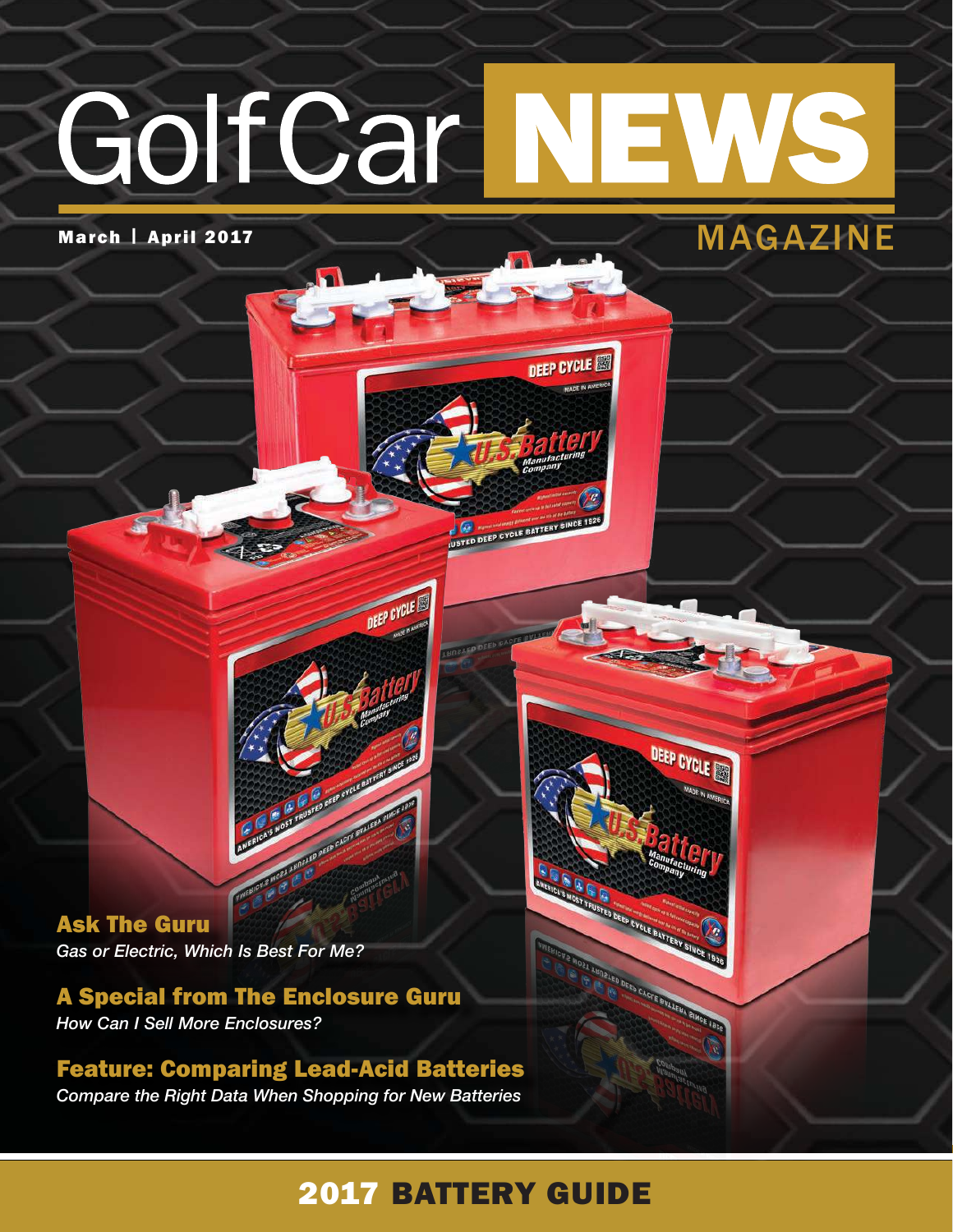## Tips on Properly Comparing Flooded **LEAD-ACID BATTERIES**

#### **Compare the Right Data When Shopping for New Batteries**

*By Fred Wehmeyer, Senior Vice President/Engineering U.S. Battery Manufacturing*

When it comes time to purchase new batteries for your golf car fleet, most fleet managers want to get the most for their money. It's common practice to compare various batteries to see which will give them the best balance of longevity and reliability that fits their budget. With so many choices and information, it's important to make sure you're comparing "apples-to-apples." The problem with comparing batteries is that manufacturers don't always use the same testing conditions, so the ratings and advertised data on one battery may not be the same on another.

To make a proper comparison, the first step is to make sure the batteries have the same internal construction (Flooded vs AGM vs Gel). You also need to make sure that the voltage output is the same and that the capacity ratings are similar. This is where it can get confusing for many golf car owners and fleet managers. Battery manufacturers don't always use the same testing criteria for ratings and cycle life data. For example, two similar batteries can show cycle life data that may not be an accurate comparison because they are often based on selective data from the manufacturer.

#### **Comparing Depth of Discharge**

Typically, cycle life data is obtained by discharging the battery to a fixed depth of discharge (DOD) until failure. DOD is the percentage of amp-hour (AH) capacity discharged from the battery on each discharge. Most battery manufacturers recommend a 50 percent DOD for optimum cycle life vs runtime, but most cycle life charts are based on an 80 percent DOD. The problem is that cycle life data can be quoted at a wide variety of DOD ratings which can result in what appears to show a longer cycle life for one battery type over another. This makes for a comparison that is not accurate. When comparing cycle life data, make sure the data is obtained using the same DOD.

#### **Comparing Amp-Hour Ratings**

Amp-hour ratings are often used to compare similar lead-acid batteries and can also be misleading. As an example, a 6-volt battery may list its amp-hour (Ah) rating as 200 Ah at the "20-hr rate". This means that the battery will provide 10 amps of current for 20 hours until the battery is fully discharged or "spent". A common mistake is assuming that a battery with a 200 amp-hour rating will provide 200 Ah at all discharge rates. Enter Peukert's law. This states that battery capacity decreases as the rate of discharge increases. If the same 200 Ah battery is fully discharged at a higher rate over five hours, the battery may deliver only about 150 Ah at 30 amps. The relationship between battery capacity and the rate of discharge is not linear, so it is important to find the rated capacity at the discharge rate for the application in which you plan to use the battery. Most battery manufacturers publish tables of ratings vs discharge rate, or discharge time, for each battery type.

#### *Run time Ratings Offer the Best Comparisons*

Even though manufacturers list various amp-hour ratings, it's often difficult to know which ones to use in order to make the right comparison for your application. It may be more accurate to use the runtime ratings in minutes that can typically be found on the battery manufacturer's spec sheets and websites. As an example, U.S. Battery publishes ratings that show how many minutes a battery can provide at 25, 56, and 75 amp discharges. By comparing the rated runtimes in minutes, you'll get a better idea of the performance you can expect when comparing two similar batteries. These runtime ratings are based on the actual discharge currents seen in typical applications and may be more applicable than the amp-hour ratings. For example, RV and marine discharge rates usually fall into the 25 amp range while most golf car discharge rates fall into the 56–75 amp range (56 amps for 48 volt cars and 75 amps for 36 volt cars).

#### **Battery Comparison Tips:**

Cycle life comparisons should be made at the same depth of discharge (DOD).

Amp-hour ratings should be compared using the same discharge time and/or discharge current that will be used in the application.

Run time ratings may be the most accurate comparisons when selecting a battery for a given application.